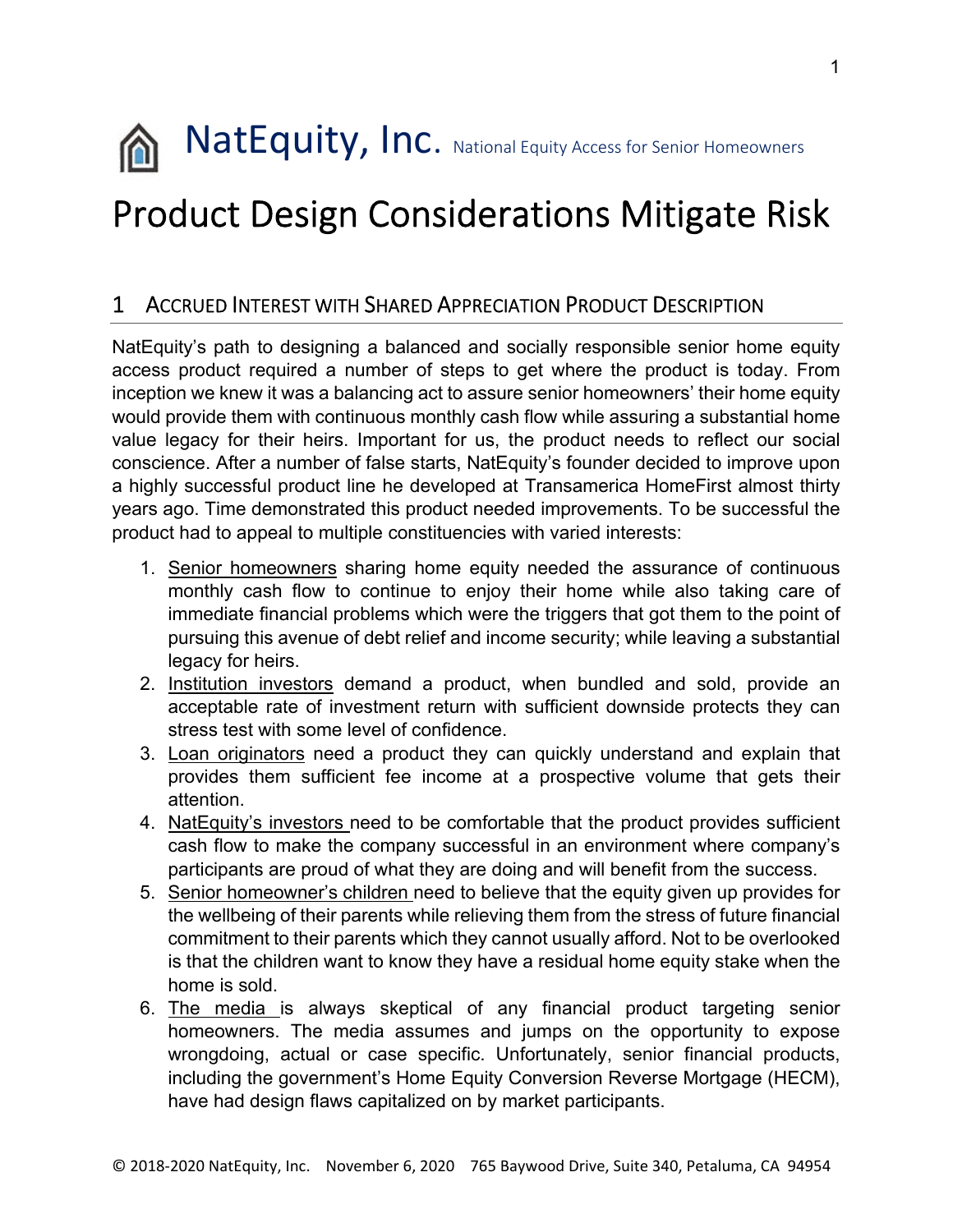# 2 PRODUCT DESCRIPTION

In the simplest form, NatEquity agrees to buy one half of each home based upon the current appraised value. At time of future sale NatEquity receives one half of the home's sales price, plus recoups loan principal advanced and accrued interest. In exchange NatEquity pays the homeowner a stream of monthly payments as long as they live in the home, may advance an agreed upon "fresh start" payment to clean up small debts, replace a roof, modernize a kitchen, pay off a reset HELOC and pays the balance of the home's appraised origination value to the homeowner in a lump sum at time of sale. Homes are inspected annually. Provided a home is maintain the homeowner receives a 2% annual cost of living increase in their monthly payments, without any change to their equity and appreciation sharing ratios.

NatEquity believes 1 in 4 contracts will include additional upfront advances to payoff reset HELOCs (\$75,000) and monies to replace a roof, modernize kitchens and bathrooms (\$100,000). These additional advances will adjust the initial 50/50 future sharing ratio to 55/45.

# 3 MITIGATION OF THINGS THAT CAN GO WRONG

Addressing the things that can go wrong is the balancing act that draws upon experience. If it can go wrong, it will. Transamerica HomeFirst was the first, and to date, the only successful private senior home equity conversion appreciation sharing product. The lessons learned are many from early product design and, after the sale of the company, watching how market participants incorrectly modified or discarded key product features. NatEquity's goals are two:

- A. Limit the impact of foreseeable problems for both homeowners and investors.
- B. Through product design, offer features senior homeowners need and want in a format acceptable to all stakeholders.

Below are product design and contractual considerations:

- **1. Does the product appeal to senior homeowners?** 
	- a. The NatEquity share appreciation equity sharing contract is a substantially improved version of what Transamerica HomeFirst successfully sold in volume in the 1990s. Discussions with senior lenders and senior focus groups helped mold the product. No product exists today which meets the upscale home value market need for continuous monthly income while assuring the heirs of an inheritance.
	- b. NatEquity conservatively only estimates 2% market penetration for this initial coastal California product. This is in line with the market penetration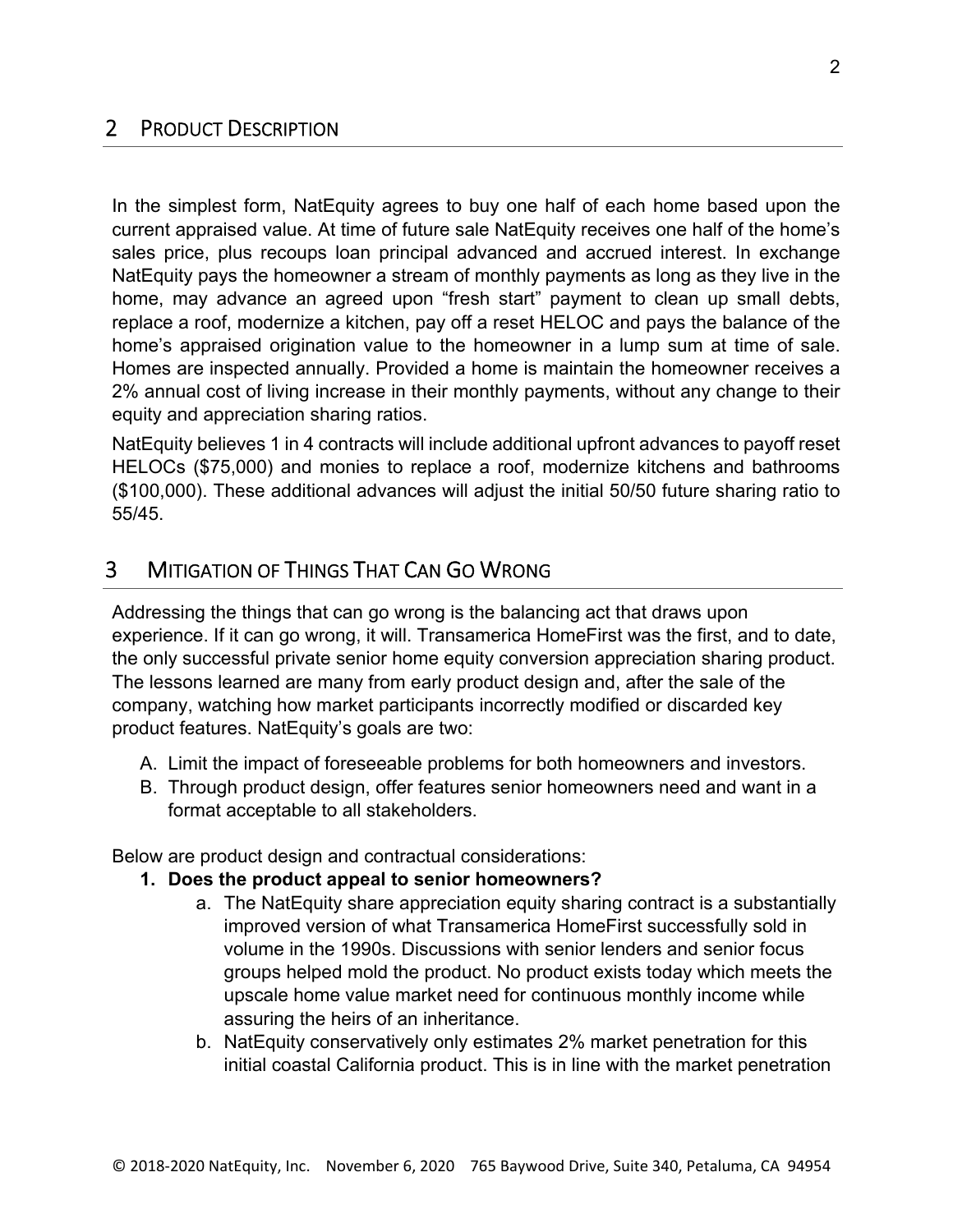for the down-market government Home Equity Conversion Reverse Mortgage (HECM) product.

c. In January 2020, existing GAAP mark-to-fair-value rules became effective for residential mortgage products. For longevity dependent products targeting seniors, portfolios of contracts are worth the net present value of predictable future portfolio cash flows. This requires the offering company to have a longevity predictive tool equivalent to the Longevity Cost Calculator (LCC), for which NatEquity has an exclusive license. Without such a tool to predict future portfolio cash flows, those portfolios are valued at substantially less than cost.

## **2. Does it have sufficient appeal to sell in acceptable volume?**

- a. Both conventional and reverse mortgage originators have reviewed and been part of the NatEquity product design process. They understand it and believe homeowners will quickly embrace the product. Sales commissions have been initially set at 2% of loan origination value (one half of appraised value).
- b. For both conventional and reverse mortgage originators this is an addon product they need to not miss a sales opportunity. The process and documentation are very similar to what they sell today. The regulatory and compliance requirements are government complaint and consistent with what they apply today.

## **3. Does NatEquity or the product have or expect any regulatory issues?**

- a. This is a big point of departure for NatEquity from the number of small companies offering unregulated "option" type products. NatEquity was originally conceived as an option type company that would shadow most regulatory requirements but not be an accrued interest regulated product type. The decision was made to become a California regulated financial lender to comfort originators operating in a regulated world; and to use a low rate of accrued interest to stabilize product and portfolio downside risk.
- b. As a California regulated financial lender NatEquity must comply with federal and California truth in lending and other regulatory requirements. Considering NatEquity always assumed the "option" product market would eventually become regulated and already intended to comply, the leap is not great to start as a regulated lender.
- c. NatEquity's principals have operated as officers in regulated mortgage banks and are comfortable in this environment.
- 4. **What if the economy and markets do not produce target HPA?** To protect lenders/investors and their collateral, each contract contains protections to smooth out any unexpected downturns or catastrophes. Contractual downside protections establish a floor on profits:
	- a. Any actual adjustment to the settlement payment is determined based upon the home's sales price. Home price appreciation in excess of 4% on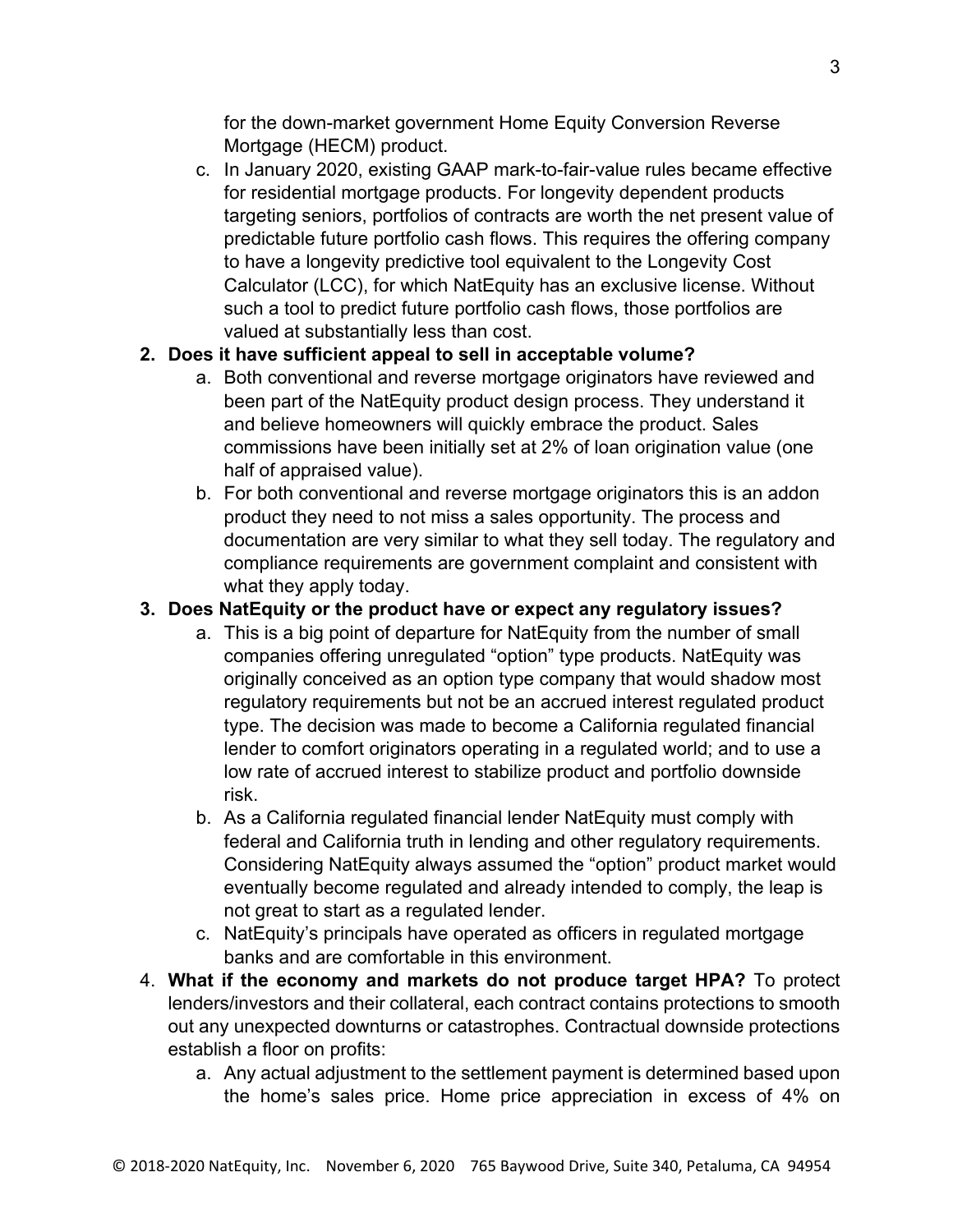NatEquity's portion of home value is earmarked as a shortfall reserve. At time of sale, this reserve is drawn down to provide NatEquity 4% cumulative compound HPA profits. After this reserve is fully utilized, if actual value at sale is less than the target 4% HPA, one half of the HPA shortfall is deducted from the settlement payment, but this payment never falls below zero. For homes in target markets, historic HPA cycles show a surplus due the homeowner. Only homes sold during a continuous downturn experience an HPA shortfall which reduced their settlement payment at sale.

b. The homeowner subordinates their interest in the home to the lender so that in the event of a catastrophe the lender receives first monies at sale, foreclosure or receipt of insurance proceeds. Homes are statistically revalued quarterly to reaffirm contract values for contract valuation and insurance purposes in the event of a catastrophe relying upon insurance proceeds for payment.

#### **5. What about when homes are modified to accommodate renters to extended family?**

- a. Contract foreclosure provisions require a homeowner to have in writing from NatEquity permission to modify, improve or in any way alter their home to accommodate renters or extended stay by family members.
- b. Photographic annual home inspections determine if there are any unreported home modifications.

#### **6. Must homes meet a certain standard at time of loan origination?**

- a. NatEquity only enters into contracts where the home meets our inspection standards or can be brought up to those standards at time of loan origination. Costs to bring homes up to standard are part of the initial loan advance.
- b. NatEquity's inspection standards recognize the homeowner intends to reside in the home for years to come. Our standards focus on maintaining home value increases and on homeowner safety.

## **7. What about when homes are allowed to deteriorate from lack of upkeep?**

- a. Non-upkeep or home deterioration is a foreclosure condition which allows NatEquity to step in or, if nor cured by the homeowner, initiate foreclosure as a course of last resort but can usually by prevented.
- b. Each homeowner has agreed to be a resident manager of their largest asset. For this reason compliance is in their best interest. Deteriorating health may be the mitigating factor. This is usually uncovered in the quarterly call and or annual inspection.
- c. At time of initial home inspection each home is evaluated to determine what needs to be improved or replaced. The need for a new roof is often the trigger that prompted the homeowner to call in the first place. Items needing immediate repair or replacement are taken care of out of the initial loan draw. Items which may need replacement in the future are scheduled for future evaluation in NatEquity's customer relationship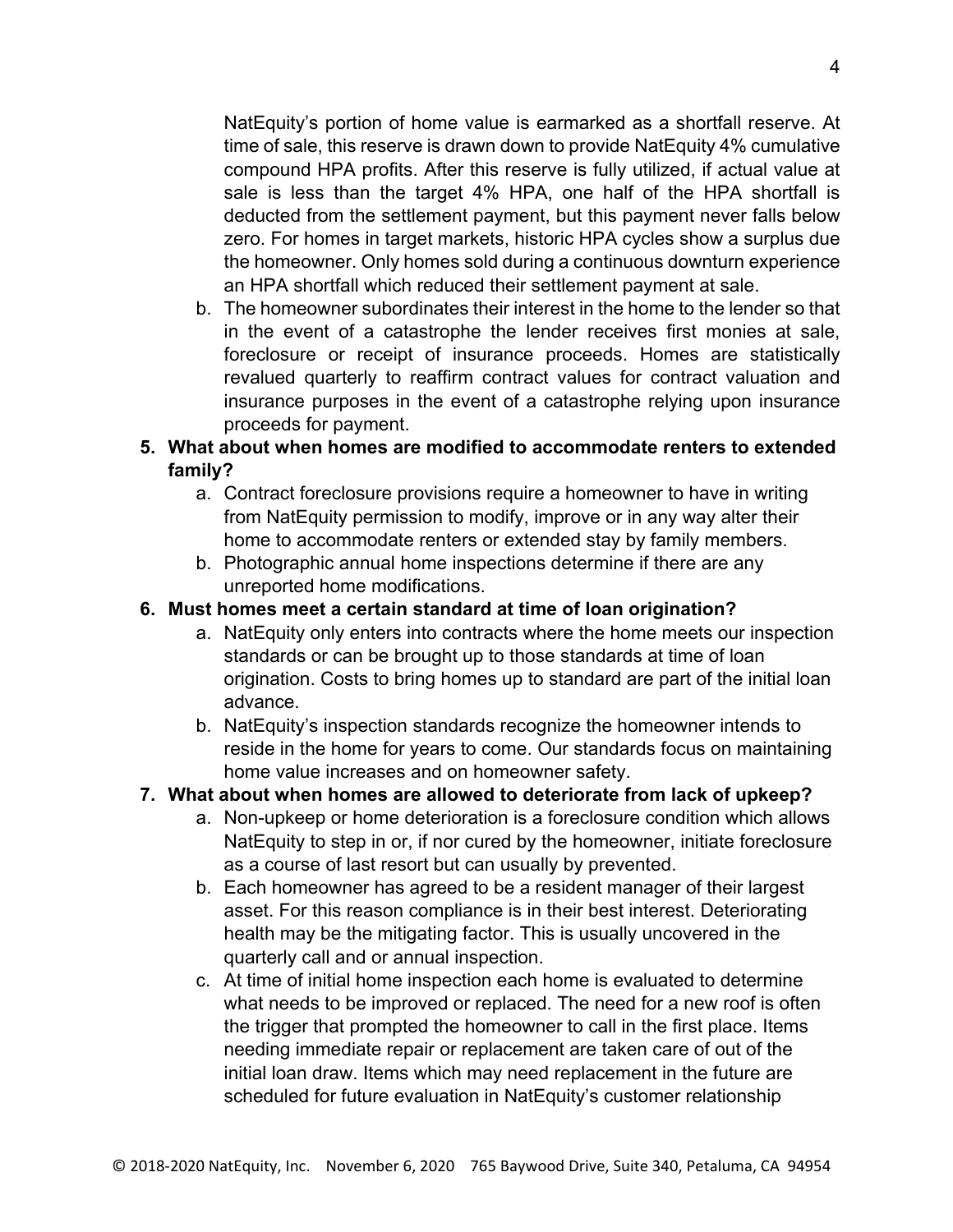management system and appear as question for each quarterly call or annual inspection. These items are taken care of when the need arises.

- d. Quarterly NatEquity conducts a phone interview with each resident homeowner to ascertain their needs and condition. At Transamerica HomeFirst we would that these calls were welcomed by homeowners who develop a relationship with their call center contact person.
- e. This writer was the creator and CEO of Transamerica HomeFirst. I would send personalized birthday cards to each borrower with my private phone number. I got a lot of call in which I could ask questions and get feedback. One come questions was about how they spent the money we provided them each month. The usual answer was that they spent 1/3 on themselves, 1/3 on their kids and grandkids and 1/3 on home maintenance.
- f. Annually, or more often if warranted, NatEquity home inspection staff conduct an in-person home inspection along with resident homeowners. Knowing this inspection is coming and knowing that if the home is well maintained they will receive a 2% cost of living monthly payment increase, most homeowners are eager to show off how they are an active resident manager of their property.

#### **8. What about fire damage from isolated fires or wildfires?**

- a. At the time each new NatEquity contract is originated each home undergoes a homeowner's replacement value insurance analysis. Each home must have and maintain a replacement value policy. Typically, these policies contain clauses that allow policy replacement limits as high as 150% of stated replacement cost value. These replacement cost policies also provide one year of alternative living expenses while the home is being rebuilt.
- b. NatEquity encourages homeowners to conduct or NatEquity will conduct a photo inventory of the home and its possessions.
- c. NatEquity also encourages homeowners to scan and place in safekeeping copies of any plan, building permits and engineering for their home. In the event of fire, many California communities allow homes with plans, permits and engineering to be rebuilt as built without lengthy permitting or review processes.
- d. At time of loan origination, if a home is located in a wildfire danger zone, NatEquity conducts a home hardening analysis to Firewise USA standards and performs home hardening as part of the homeowner's initial loan advance.

#### **9. Nonpayment of homeowner's insurance or property taxes?**

a. NatEquity subscribes to a property tax reporting service and is named on the homeowner's insurance policy.